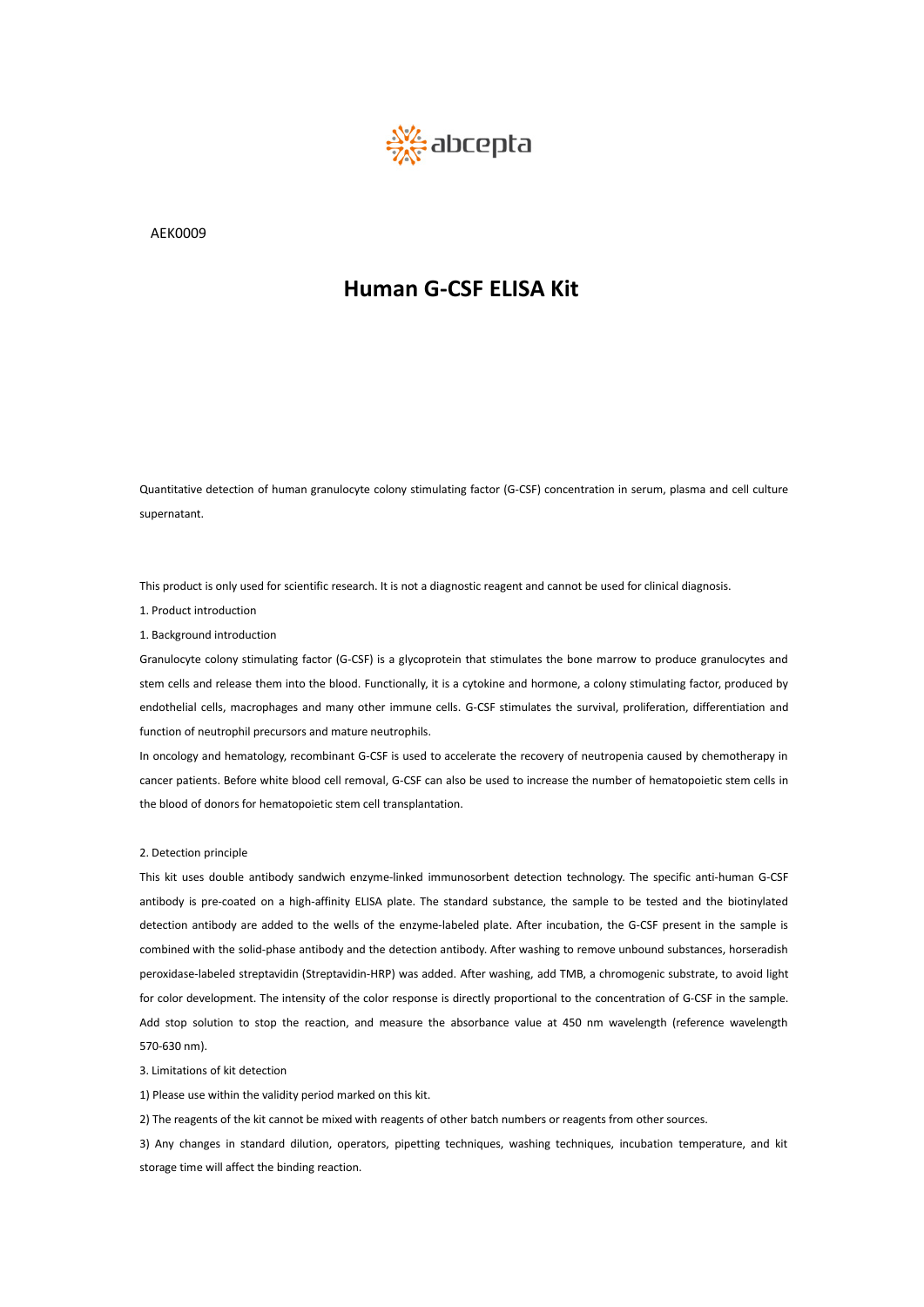4) This kit is designed to remove or reduce some endogenous interference factors in biological samples, and not all possible influencing factors have been removed.

2. Basic information

1. Materials provided by the kit

Component number EK169-24 EK169-48 EK169-96

Pre-coated ELISA plate EK169P 24T 48T 96T

Standard EK169S 1 vial 1 vial 2 vials

Detection antibody EK169D 1 vial 1 vial 1 vial

Standard Diluent E0260 5 ml 5 ml 5 ml

Horseradish peroxidase

Tagged streptavidin E0290 1 vial 1 vial 1 vial

10× Detection Buffer E0310 5 ml 5 ml 5 ml

Chromogenic substrate TMB E0230 3 ml 6 ml 11 ml

Stop solution E0300 11 ml 11 ml 11 ml

20× lotion E0281 50 ml 50 ml 50 ml

Sealing film E0200 3 6 6

2. Materials and equipment not provided

1) A microplate readercapable of detecting absorbance at 450 nm, with a reference wavelength of 570 nm or 630 nm

2) Pipette, pipette tip, and sample tank

3) Prepare test tubes, centrifuge tubes, graduated cylinders, etc. for reagents

4) Distilled water or deionized water

5) Vortex oscillator, microplate oscillator

3. Storage

The kit is stored at 2-8°C, and the expiration date is indicated on the label. Only properly stored reagents are guaranteed. If

the components of the kit need to be used again, make sure that they have not been contaminated since the last use.

Store the unopened kit at 2-8°C.

Please use it within the validity period.

beat open of try Agent box or Heavy Group try Agent 1 x lotion  $1\times$  detection buffer Stop solution Standard diluent Chromogenic substrate TMB Detection antibody Horseradish peroxidase labeled streptavidin at 2-8℃,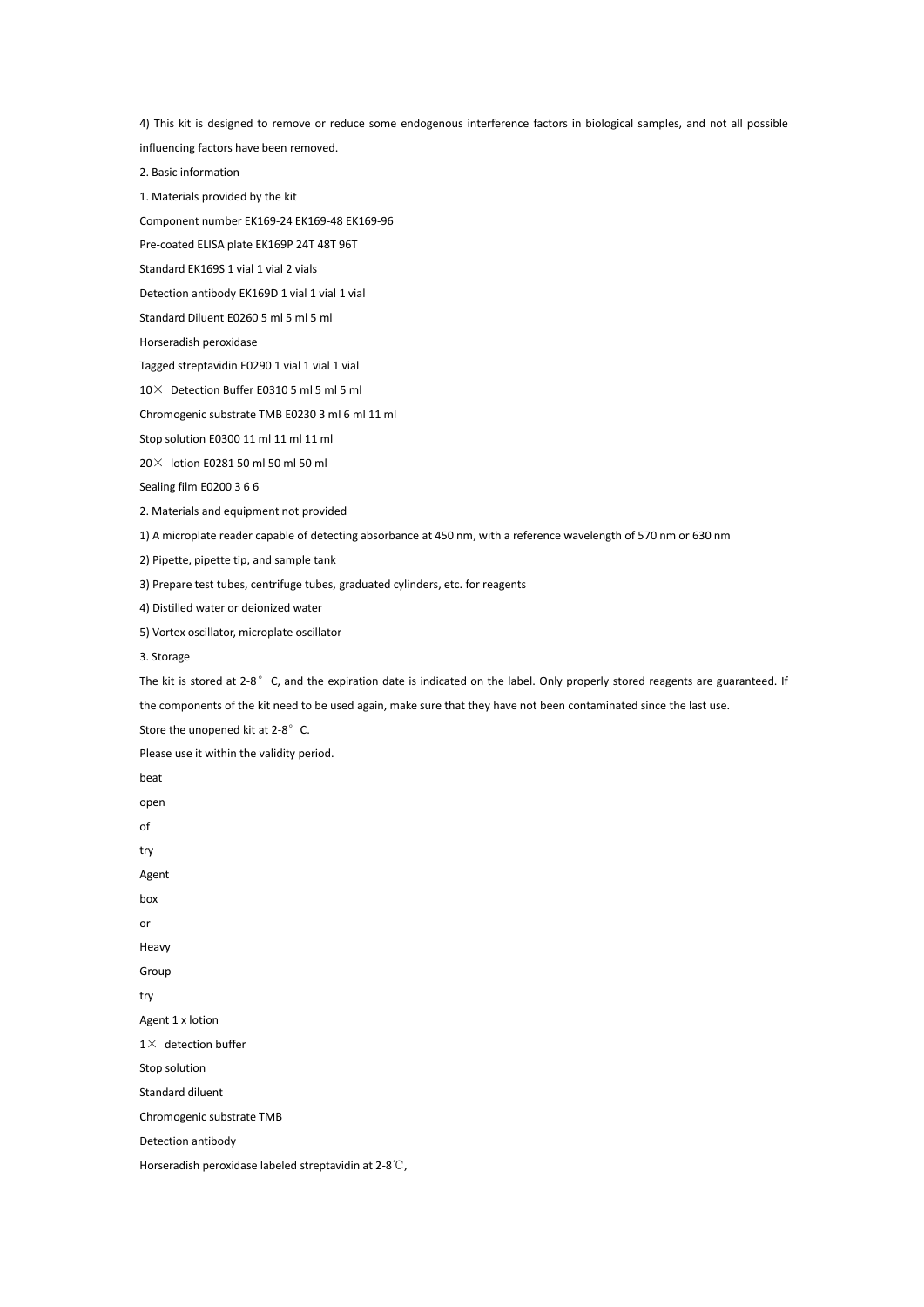It can be stored for about 1 month.

The standard product can be stored for about 1 month at -20° C.

Discard after use.<br>Please put the unused slats back into the aluminum foil bag and seal the seal. It can be stored for about 1 month at 2-8°C.

4. Matters needing attention

1) All chemical reagents should be considered as potentially hazardous.

2) It is recommended that only staff with good laboratory training can operate thiskit. Please wear suitable protective

equipment during operation, such as white coat, latex gloves, safety glasses, etc.

3) Please avoid reagent contact with skin and eyes. In case of accidental contact, please wash immediately with plenty of water.<br>4) The stop solution in the kit is an acidic solution. When using the stop solution, please w

to protect your eyes, hands and face.

5) This kit is used for scientific research and cannot be used for diagnosis and treatment.

6) Please do not use other lot numbers or reagents from other sources to replace the reagents in this kit.

7) Please do not use expired reagents.

8) Please avoid strong light during the storage or incubation of the kit.

9) Please do not eat or drink in the area where the kit is operated or the sample is processed.

10) Do not allow reagents or samples to contact the skin and mucous membranes.

11) Please wear latex or disposable gloves when handling the kit or handling samples.

12) Avoid contact with oxidizing reagents and metals from the chromogenic substrate.

13) Avoid the generation of aerosols.

14) In order to avoid microbial contamination and cross-contamination between reagents and samples, please use disposable tips.

15) Use clean containers to prepare reagents.

16) Exposure to an acidic environment will inhibit binding.

17) The preparation of reagents must use distilled water or deionized water.

18) The chromogenic substrate must be equilibrated to room temperature before use.

19) The samples may contain infectious pathogens. The preferred method for handling samples and possible contaminated materials is 121.5° C for at least 1 hour.

20) Disposal of liquid waste. For liquid waste without acid, add 1.0% sodium hypochlorite and soak for 30 minutes. Please neutralize the acid-containing liquid waste before adding sodium hypochlorite.

21) Sometimes protein precipitation can be observed in the standard dilution solution, this precipitation does not affect the use and can be ignored. Alternatively, the precipitate can be removed by centrifugation at 6,000  $\times$  g for 5 minutes.

5. Technical points

1) When re-dissolving or mixing protein, always avoid air bubbles.

2) To avoid cross-contamination, please replace the pipette tip when adding standard samples, sample samples, and different reagents. Different reagents use different loading tanks.

3) When using the automatic plate washer, after adding the washing solution, set a 30-second soaking program, or turn the microplate 180 degrees in different washing steps, which can improve the accuracy of the analysis.

4) To ensure the accuracy of the results, seal the plate with the sealing film during incubation.

5) The chromogenic substrate should be colorless before adding. Keep the chromogenic substrate always in a light-proof state.

6) The order of addition of the stop solution should be the same as the order of addition of the chromogenic substrate.

7) After adding the stop solution, the color of the substrate should change from blue to yellow. If the substrate is green, it

means that the stop solution and the color-developing substrate are not sufficiently mixed.

8) It is recommended that all test samples and standard products have multiple holes in the test.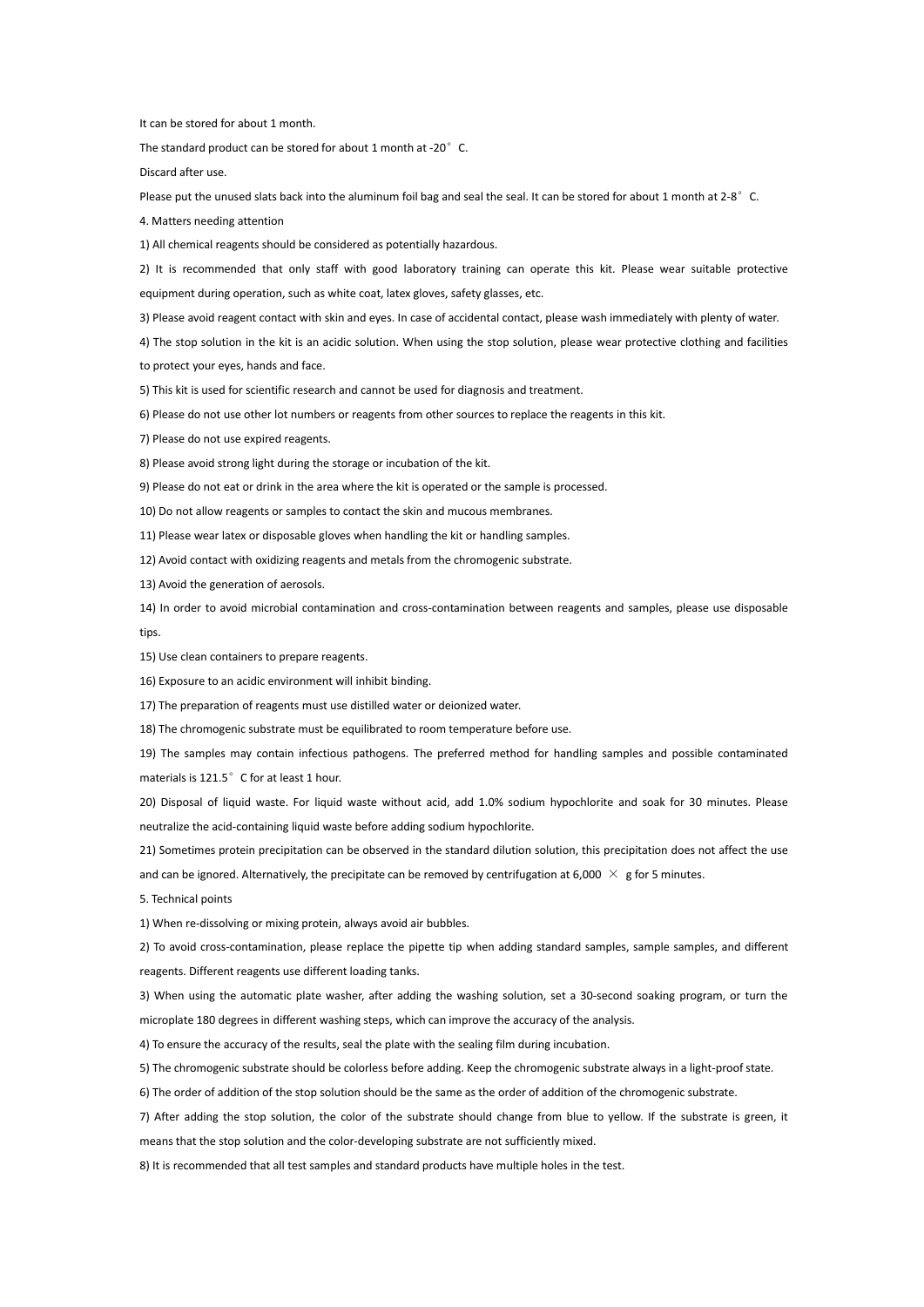9) In any case, avoid touching the inner surface of the microplate.

Three, detection steps

1. Sample collection and storage

Cell culture supernatant

Centrifuge at 300  $\times$  g for 10 minutes to remove the sediment, and then detect it immediately, or in aliquots, and store below  $-20^\circ$  C.

# Serum sample

Collect serum in centrifuge tube. After 30 minutes of agglutination, the blood sample was centrifuged at 1,000  $\times$  g for 10 minutes. Test immediately after drawing the serum sample, or aliquot and store it below -20°C.

Plasma sample

EDTA, sodium citrate or heparin anticoagulation to collect plasma samples. Collect samples by centrifugation at 1,000  $\times$  g for 30 minutes. Immediately detect, or sub-package, and store below -20° C.

This kit may be suitable for other biological samples. Cell culture supernatant, serum and plasma have been validated.

Note: Before testing, the visible precipitation in the sample must be removed. Do not use samples with severe hemolysis or hyperlipidemia. The samples should be aliquoted and stored at -20° C to avoid loss of human G-CSF activity. If tested within 24 hours. The samples can be stored at 2-8°C.

Avoid repeated freezing and thawing of samples. Before testing, the frozen sample should be slowly returned to room temperature and mixed gently.

2. Reagent preparation

Please return all reagents and samples to room temperature before testing.

If the concentrated reagents crystallize, warm the bath at  $37°$  C until all the crystals are dissolved.

1×Lotion

Draw 20 $\times$  concentrated lotion from 50 ml to 1 L measuring cylinder, add distilled water to 1,000 ml, and mix gently to avoid foam. Transfer to a clean bottle. Stored at 2-25  $\mathbb{C}$ , 1 $\times$  lotion can be stored stably for 30 days.

 $1\times$  detection buffer

Pipette  $10\times$  concentrated detection buffer from 5 ml to 100 ml graduated cylinder, add distilled water to 50 ml, and mix gently to avoid foam. Stored at 2-8°C,  $1\times$  detection buffer can be stored stably for 30 days.

Detection antibody

Mix well before dilution. Dilute the concentrated detection antibody 1:100 with  $1\times$  detection buffer according to the number of standards and samples to be tested.

Note: Please use the diluted detection antibody within 30 minutes.

Horseradish peroxidase labeled streptavidin

Mix well before dilution. Dilute the concentrated horseradish peroxidase-labeled streptavidin at a ratio of 1:100 with  $1 \times$ detection buffer according to the number of standards and samples to be tested.

Note: Please use the diluted horseradish peroxidase-labeled streptavidin within 30 minutes.

Sample dilution

If the sample needs to be diluted, please dilute the serum/plasma sample with the  $1\times$  detection buffer provided in the kit, and dilute the cell culture supernatant with cell culture medium.

Human G-CSF standard

Centrifuge briefly before opening the lid, re-dissolve the human G-CSF standard with distilled water, and the re-dissolved volume is marked on the label of the human G-CSF standard. Vortex gently to ensure thorough mixing. The concentration of the standard after reconstitution is 4,000 pg/ml. After re-dissolving, let it stand for 10-30 minutes. Mix well before dilution.

Please use polypropylene tubing for standard dilution.

Preparation of the standard curve of serum/plasma samples: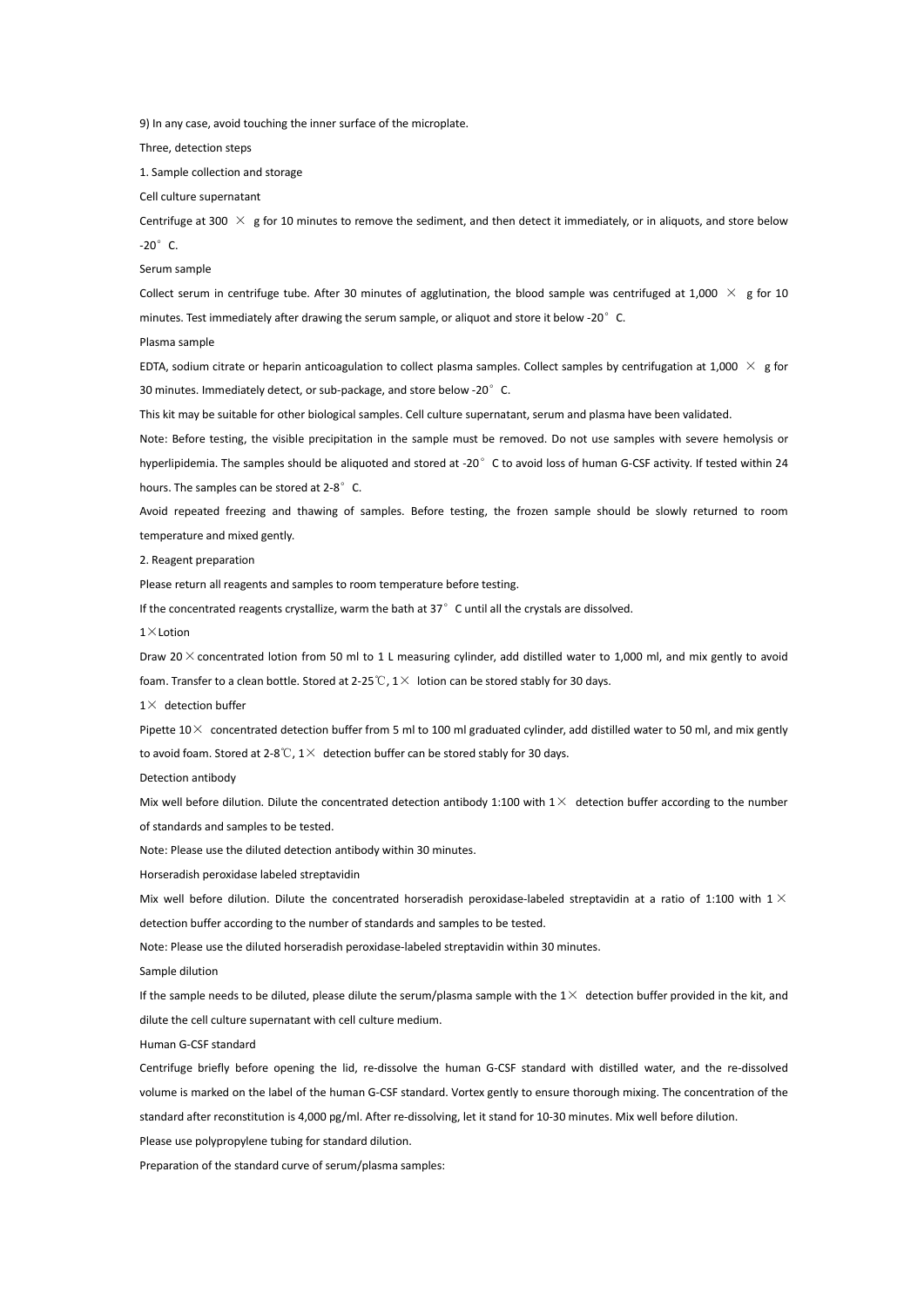Take 230  $\mu$  I of concentrated human G-CSF standard and add 230  $\mu$  I of standard dilution solution as the highest concentration of the standard curve (2,000 pg/ml). Add 230 μl of standard diluent to each test tube. Use high-concentration standards to make 1:1 serial dilutions. Every time you pipette, make sure to mix well. Use the standard dilution as the zero concentration of the standard curve.

Preparation of the standard curve of cell culture supernatant samples:

Take 230 μl of concentrated human G-CSF standard and add 230 μl of cell culture medium as the highest concentration of the standard curve (2,000 pg/ml). Add 230 μl of cell culture medium to each test tube. Use high-concentration standards to make 1:1 serial dilutions. Make sure to mix well each time you pipette. Take the cell culture medium as the zero concentration of the standard curve.

## 3. Detection steps

Please equilibrate all reagents and samples to room temperature before testing.

1) Prepare all required reagents and working concentration standards.

2) Remove the unnecessary slats, put them back in the aluminum foil bag with desiccant, and re-seal the seal.

3) Soak the ELISA plate: Add 300  $\mu$  I 1  $\times$  lotion and let it stand and soak for 30 seconds. In order to obtain the desired experimental results, soaking is necessary. After discarding the lotion, pat the microplate dry on absorbent paper. After washing the plate, please use the microplate immediately and do not let the microplate dry.

4) Add standard product: add 100 μl standard product diluted 2 times to the standard product well. Add 100 μl of standard

diluent (serum/plasma sample) or medium (cell culture supernatant sample) to the blank well.<br>5) Add sample: serum/plasma: add 80  $\mu$  l 1× detection buffer and 20  $\mu$  l sample to the sample hole. Cell culture supernatant add 100 μl of cell culture supernatant to the sample well.

6) Add detection antibody: add 50 μl diluted detection antibody (1:100 dilution) to each well. Ensure that steps 4, 5, and 6 continue to add samples without interruption. The sample addition process is completed within 15 minutes.

7) Incubation: Use sealing film to seal the plate. Shake at 300 rpm and incubate at room temperature for 2 hours.

8) Washing: Discard the liquid, add 300 μl washing solution to each well to wash the plate, and wash 6 times. Each time you wash the plates, pat them dry on absorbent paper. In order to obtain the ideal experimental performance, the residual liquid must be completely removed.

9) Incubation with enzyme: Add 100 μl of diluted horseradish peroxidase-labeled streptavidin (1:100 dilution) to each well.

Incubation: Use a new sealing film to seal the plate. Shake at 300 rpm and incubate at room temperature for 45 minutes. 10) Washing: Repeat step 8.

11) Add substrate for color development: add 100  $\mu$  | of color substrate TMB to each well, protect from light, and incubate at room temperature for 5-30 minutes.

12) Add stop solution: add 100 μl stop solution to each well. The color changed from blue to yellow. If the color is green or the color change is obviously uneven, tap the board frame lightly to mix well.

13) Detection reading: within 30 minutes, use a microplate reader for dual-wavelength detection, and determine the OD value at 450 nm maximum absorption wavelength and 570 nm or 630 nm reference wavelength. The OD value after calibration is the measured value of 450 nm minus the measured value of 570 nm or 630 nm. Using only 450 nm measurement will result in a high OD value and a decrease in accuracy.

How to control the color development of the standard song? (Only for double antibody sandwich ELISA kit) The color development time of 5-30 minutes is the empirical range. For each specific experiment, the approximate color development time can be determined according to the following conditions:

1) Visual observation: When the S5 hole of Biaoqu has light blue and the Blank hole has no obvious blue, it can be terminated;

2) Instrument judgment: When the OD value of Biaoqu S1 hole reaches 0.5-0.7, the OD value of S5 hole reaches 0.05-0.08, and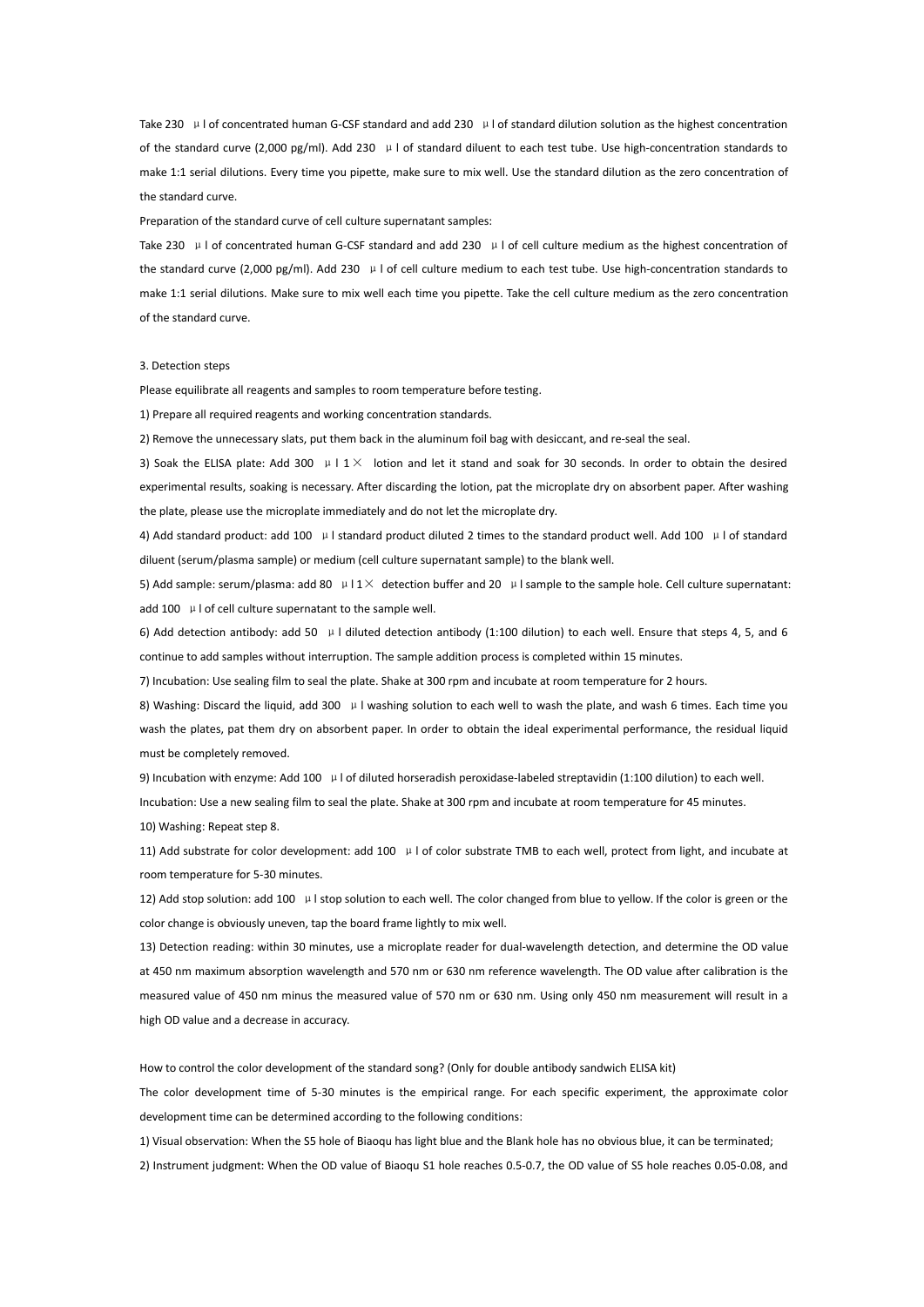the OD value of Blank hole is less than 0.05 at a wavelength of about 630 nm, it can be terminated;

3) High-sensitivity series kits require strict control of the color development time due to their higher sensitivity, which can be appropriately shortened compared with ordinary kits.

For uncovered matters, please call ClusterTech's support hotline 400-6721-600 for more help.

Four, analysis

1. Result calculation

Calculate the average OD value of the standard and the sample, and then subtract the OD value of the zero-concentration standard.

Taking the concentration of the standard substance as the abscissa and the OD value as the ordinate, the computer software was used to perform regression fitting to generate a standard curve. Regression analysis determines the best fit curve. By fitting the logarithm of the concentration value and the OD value, the standard curve can be linearized. This process may be able to get more sample concentrations, but the accuracy of the data will be reduced.

Note: The final concentration of the highest concentration point of the standard curve is 2,000 pg/ml.

If the serum/plasma sample is diluted according to the instructions, the final dilution factor is 5.If the sample is carried out

For other methods of dilution, please multiply by the corresponding dilution factor when calculating the sample concentration. 2. Typical data

For each test, a standard curve must be established for each plate. The following standard curve is for reference only.

pg/ml O.D. Average Corrected 0.00 0.059 0.072 0.066 31.25 0.090 0.096 0.093 0.028 62.50 0.119 0.117 0.118 0.053 125.00 0.180 0.172 0.176 0.111 250.00 0.313 0.304 0.616 0.243 500.00 0.621 0.610 0.481 0.550 1000.00 1.200 1.213 1.207 1.141 2000.00 2.233 2.221 2.227 2.162

## 3. Sensitivity

The minimum detectable concentration of human G-CSF is 6.04 pg/ml (average of 6 independent experiments).

The average value of the OD of 10 zero standard concentrations plus twice the SD is calculated to calculate the lowest detectable concentration.

# 4. Precision

Microplate internal precision

The measurement was repeated 20 times in 3 samples of known concentration in the microtiter plate to evaluate the precision in the microtiter plate.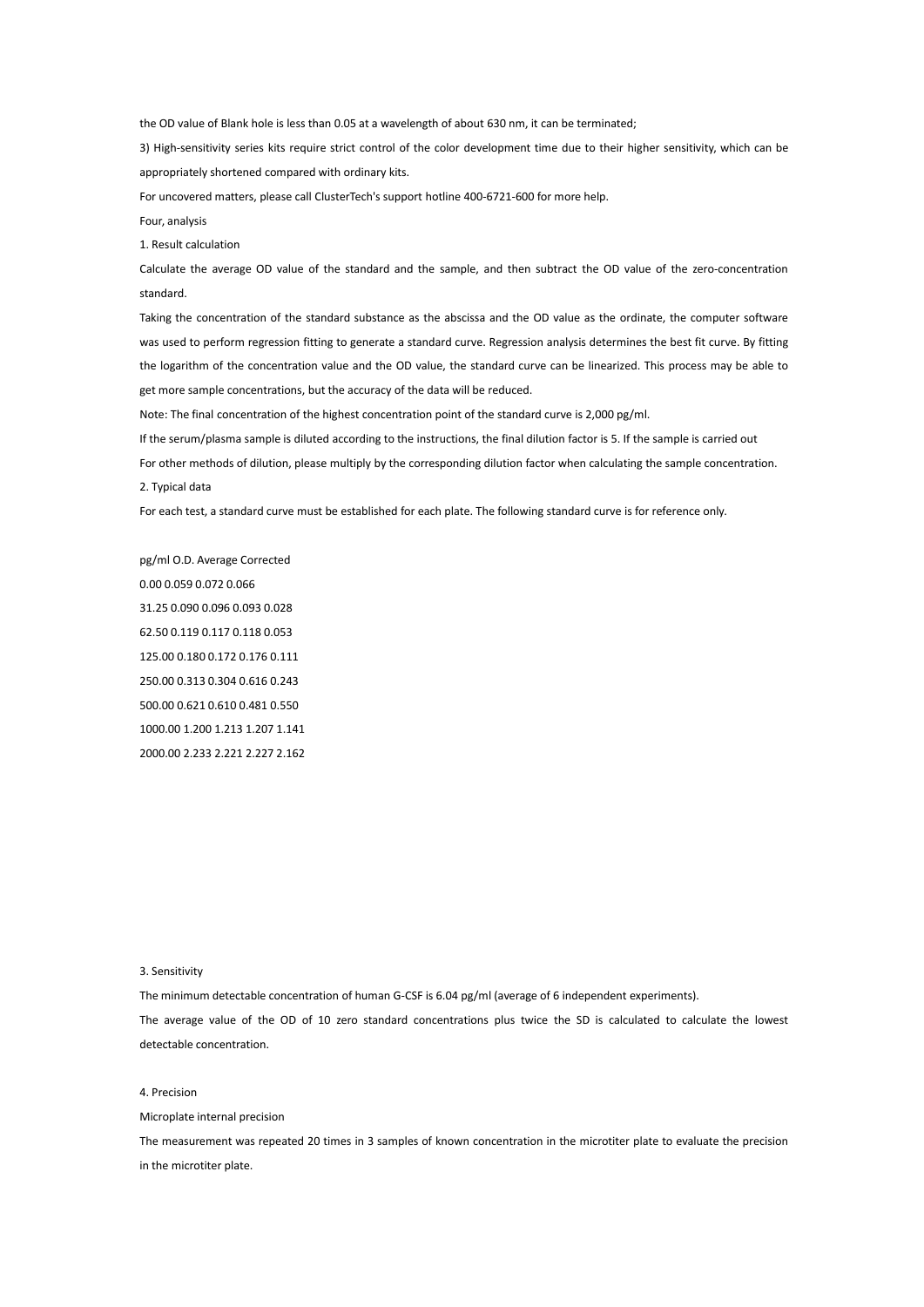## Precision between microplates

The test was repeated 6 times between 3 samples of known concentration in the microtiter plate to evaluate the precision between the microtiter plates.

Precision within microplates Precision between microplates

Sample 1 2 3 1 2 3

20 20 20 6 6 6

Average (pg/ml) 47.9 268.0 1274.0 59.3 253.8 1042.3

Standard deviation 3.6 19.9 98.8 7.5 22.0 86.3

Coefficient of variation (%) 7.5 7.4 7.8 12.6 8.7 8.3

5. Recovery rate

Three different levels of human G-CSF were added to 5 healthy human sera, and the serum without human G-CSF was used as a background, and the recovery rate was calculated. The recovery rate ranges from 88% to 116%, with an average recovery rate of 109%.

### 6. Dilution linearity

High-concentration human G-CSF was added to 5 healthy human sera, and serial dilutions were made within the kinetic range of the standard curve to evaluate the linearity of the test.

Average (%) Range (%)

1:2 88 75-102

1:4 103 85-122

1:8 110 107-129

1:16 114 109-126

7. Calibration

The standard of this kit is high-purity recombinant human G-CSF calibrated by LinkTech.<br>8. Sample value

This kit was used to test 30 serum samples from healthy volunteers. The volunteers' medication history is unknown.

sample

Type Test sample

Quantity Concentration range

(pg/ml) measurable percentage

(%) Average concentration of measurable sample

(pg/ml)

Serum 30 n.d.-62.0 37 40.4

n.d. = The concentration value cannot be detected. If the concentration value of the sample is lower than the sensitivity, it is considered that the concentration value cannot be detected.

Note: This sample value range is not a physiological value range. The concentration range of healthy human samples varies with

species, sample preparation, testing personnel, and equipment. The above data is for reference only.

9. Specificity

This kit recognizes natural and recombinant human G-CSF. The following factors were specifically evaluated, and no obvious cross-reactivity and interference effects were observed.

Human mouse rat

GM-CSF

IFN-γ

IL-1β